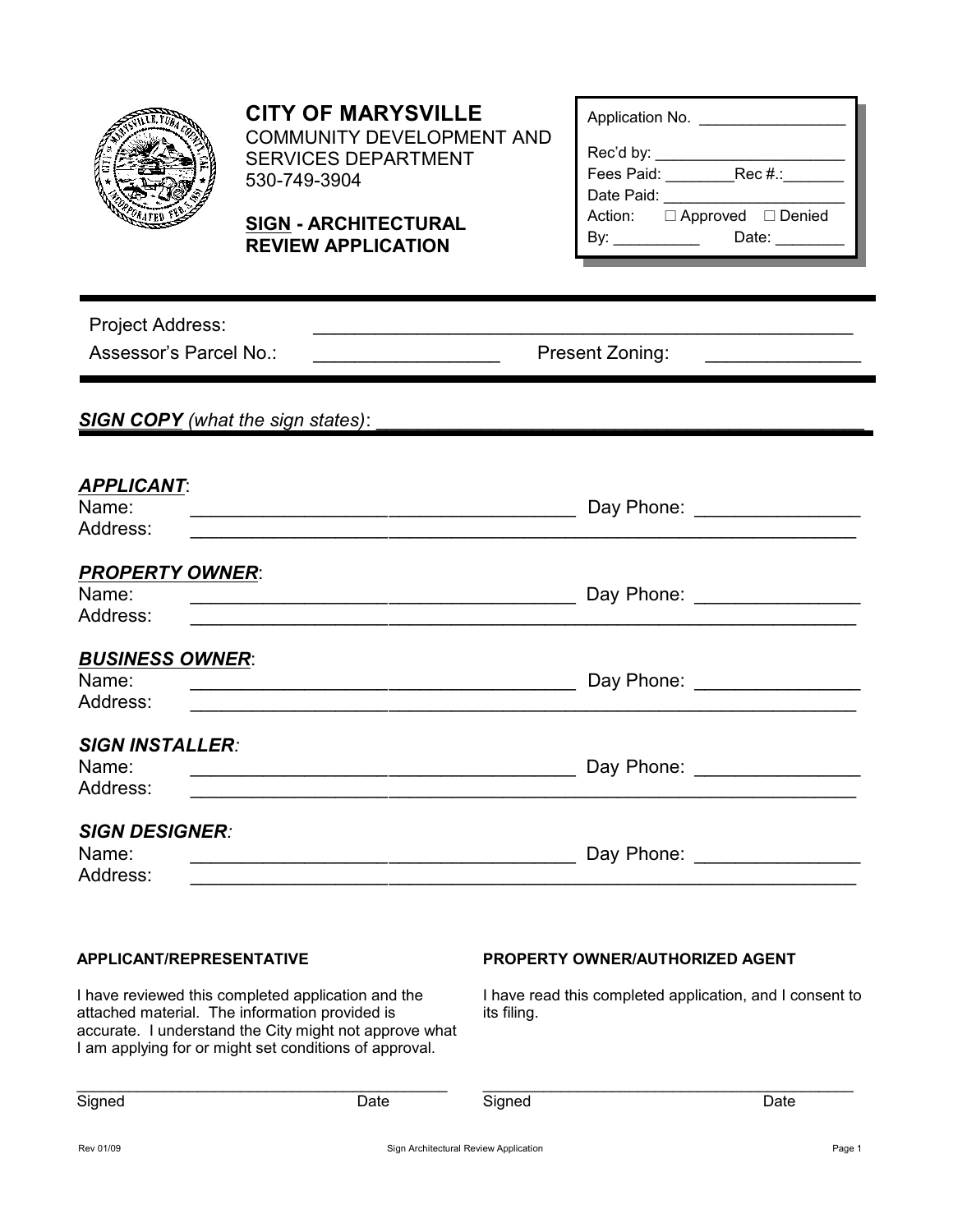## **Staff Use Only**

|                                                                                                                     | <b>APPLICATION NUMBER</b> | <b>FEE PAID</b>     |
|---------------------------------------------------------------------------------------------------------------------|---------------------------|---------------------|
| <b>Conceptual Review:</b>                                                                                           |                           |                     |
|                                                                                                                     |                           |                     |
| (Specify):                                                                                                          |                           |                     |
|                                                                                                                     |                           |                     |
|                                                                                                                     |                           | Fee:                |
|                                                                                                                     |                           |                     |
|                                                                                                                     |                           |                     |
| $\Box$ - Applicant                                                                                                  | $\Box$ - Representative   | □ - Property Owner  |
| Review of Completeness (if applicable):<br><b>Staff Review/Determination:</b><br><b>Planning Commission Review:</b> |                           |                     |
|                                                                                                                     |                           | <b>Explanation:</b> |